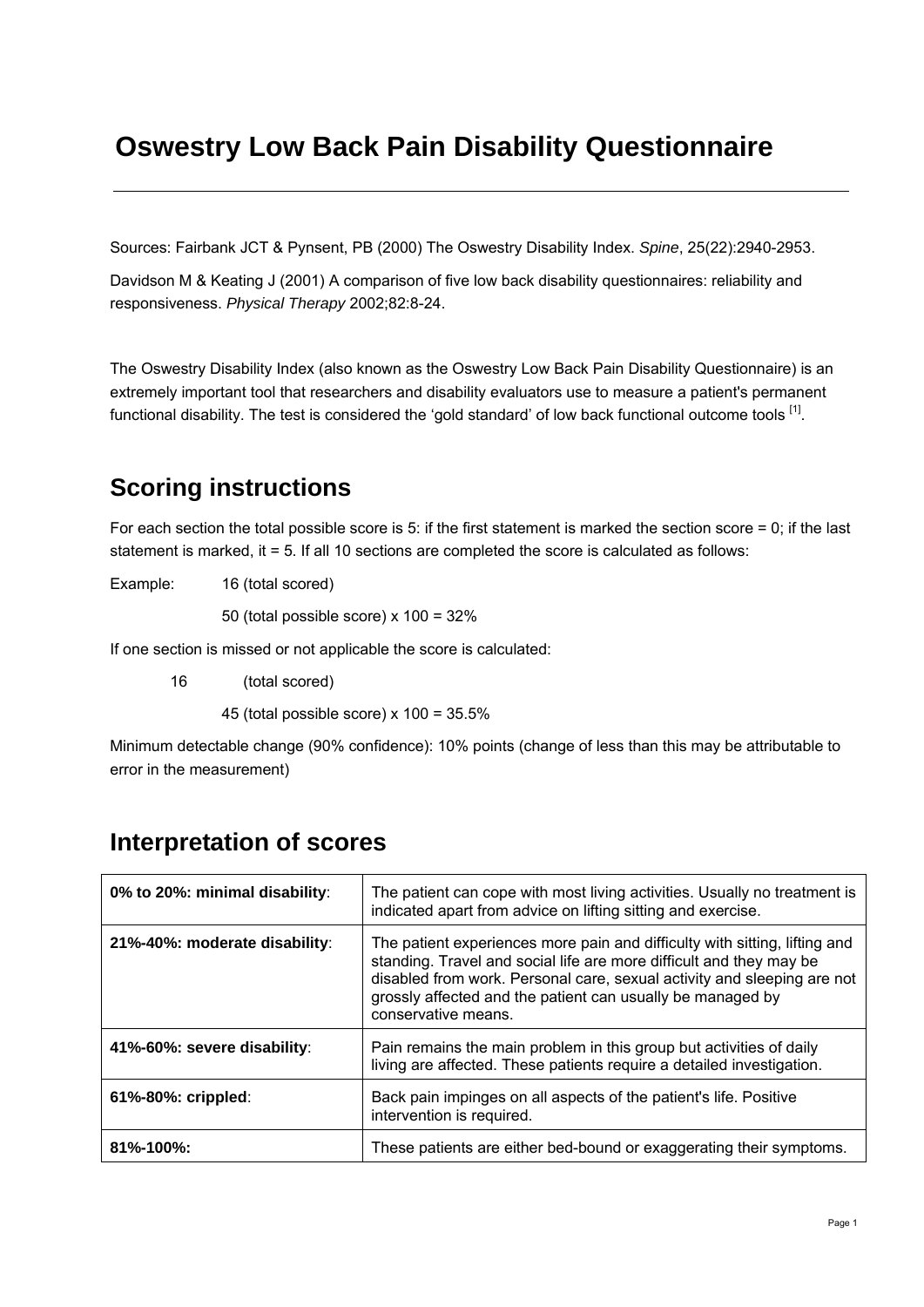## **Oswestry Low Back Pain Disability Questionnaire**

### **Instructions**

This questionnaire has been designed to give us information as to how your back or leg pain is affecting your ability to manage in everyday life. Please answer by checking ONE box in each section for the statement which best applies to you. We realise you may consider that two or more statements in any one section apply but please just shade out the spot that indicates the statement which most clearly describes your problem.

### **Section 1 – Pain intensity**

- $\Box$  I have no pain at the moment
- $\Box$  The pain is very mild at the moment
- $\Box$  The pain is moderate at the moment
- $\Box$  The pain is fairly severe at the moment
- $\Box$  The pain is very severe at the moment
- $\Box$  The pain is the worst imaginable at the moment

#### **Section 2 – Personal care (washing, dressing etc)**

- $\Box$  I can look after myself normally without causing extra pain
- $\Box$  I can look after myself normally but it causes extra pain
- $\Box$  It is painful to look after myself and I am slow and careful
- $\Box$  I need some help but manage most of my personal care
- $\Box$  I need help every day in most aspects of self-care
- $\Box$  I do not get dressed, I wash with difficulty and stay in bed

#### **Section 3 – Lifting**

|                      | I can lift heavy weights without extra pain                                                                                      |  |  |  |
|----------------------|----------------------------------------------------------------------------------------------------------------------------------|--|--|--|
|                      | I can lift heavy weights but it gives extra pain                                                                                 |  |  |  |
|                      | Pain prevents me from lifting heavy weights off<br>the floor, but I can manage if they are<br>conveniently placed eg. on a table |  |  |  |
|                      | Pain prevents me from lifting heavy weights,<br>but I can manage light to medium weights if<br>they are conveniently positioned  |  |  |  |
|                      | I can lift very light weights                                                                                                    |  |  |  |
|                      | I cannot lift or carry anything at all                                                                                           |  |  |  |
| Section 4 - Walking* |                                                                                                                                  |  |  |  |
|                      |                                                                                                                                  |  |  |  |
|                      | Pain does not prevent me walking any distance                                                                                    |  |  |  |
|                      | Pain prevents me from walking more than<br>FÁ aM                                                                                 |  |  |  |
|                      | Pain prevents me from walking more than<br>1 EOBÁ 3M                                                                             |  |  |  |
|                      | Pain prevents me from walking more than<br>F€€Áæå∙                                                                               |  |  |  |
|                      | I can only walk using a stick or crutches                                                                                        |  |  |  |